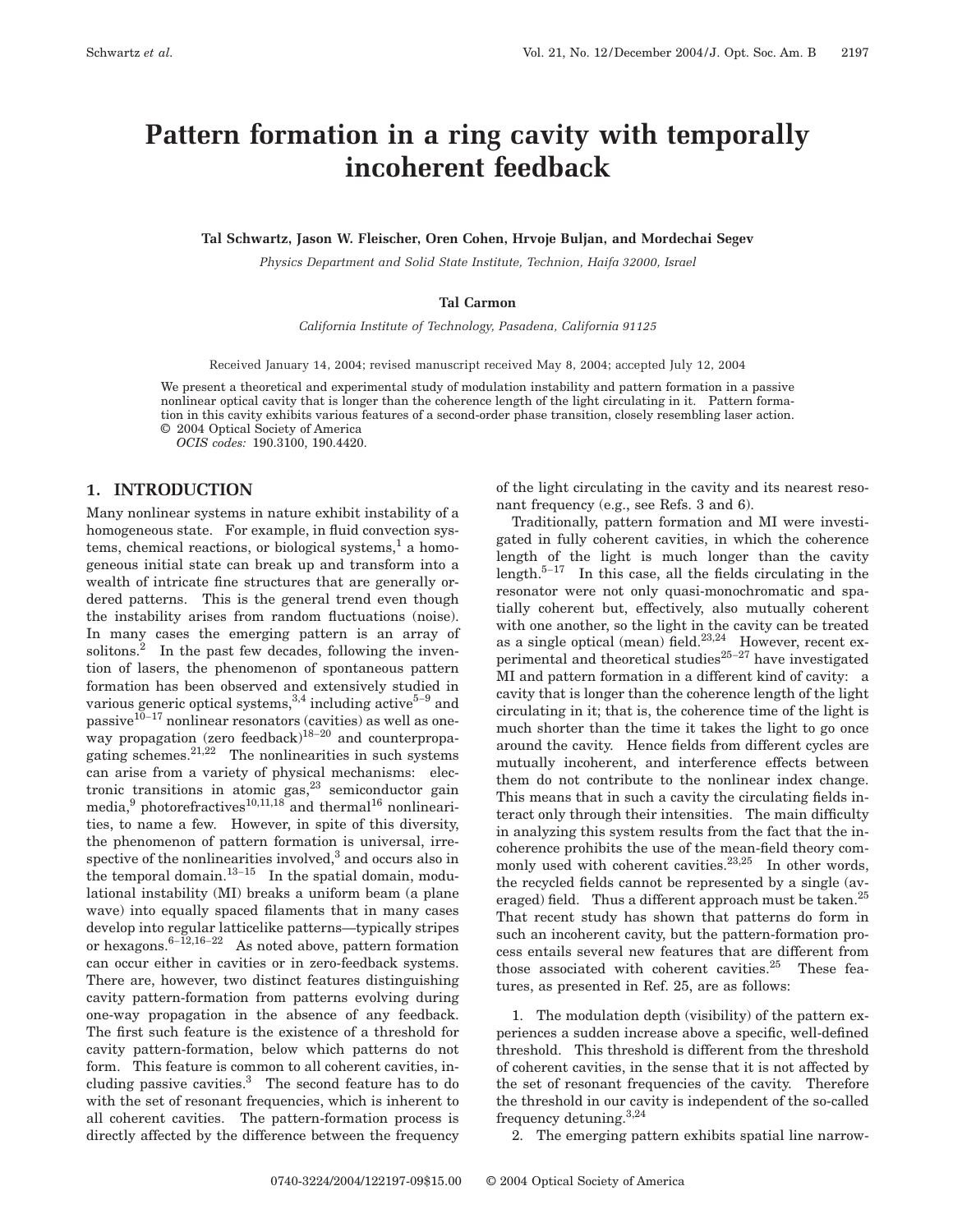ing as the feedback or the nonlinearity (or both) are increased, closely resembling the temporal line narrowing in lasers. In lasers, this feature indicates the transition from wide-spectrum fluorescence to lasing (in a narrow temporal bandwidth).28

3. The periodicity of the emerging pattern is identical to that of the pattern evolving without feedback under the same parameters. That is, the periodicity of the pattern does not depend on the boundary conditions of the cavity; once again, this feature is in contrast with patterns evolving in coherent cavities.3,11

4. The feedback always enhances the visibility of the pattern, even below threshold. This feature, too, is in sharp contrast to passive coherent cavities, $3$  in which patterns are always suppressed below the threshold.

These were the main findings of Ref. 25. The theory presented there was a lowest-order analytic approximation, which accounted for small feedback values and could be employed only below the threshold. Its main findings were corroborated by experiments. Here we analyze the process of MI in a temporally incoherent cavity both below and above the cavity threshold by using a comprehensive approach. We identify several new features and compare these findings with experimental results and with the results of the lowest-order approximation of Ref. 25.

#### **2. FORMULATION OF THE PROBLEM**

Let us first describe the optical system under investigation (as illustrated in Fig. 1). A nonlinear medium with noninstantaneous response (e.g., a photorefractive material or a liquid crystal) is placed inside a low-finesse ring cavity in which a spatially coherent, quasimonochromatic light beam is circulating. The beam is made wide enough to cover the entire cross section of the nonlinear medium. The light inside the cavity has a finite coherence length, with a coherence time  $\tau_c$  that is much shorter than the time required for one round trip in the cavity, both of which are much shorter than the response time of the nonlinearity. The outcome of this hierarchy of characteristic times ( $\tau_c \ll L_{\text{cav}}/c \ll \tau_{\text{material}}$ , where  $L_{\text{cav}}$  is the cavity length and  $c$  is the speed of light) is that in such a cavity, the feedback beams from different cycles are mutually incoherent with one another. However, fields from different cycles, albeit uncorrelated, can interact with one another through the nonlinear element



Fig. 1. Schematical sketch of the nonlinear (NL) ring cavity system.

in the cavity. The nonlinear medium has an intensitydependent nonlinear index change,  $\Delta n$ , that responds much slower than the characteristic fluctuation time for the relative phase between beams from different cycles. Thus beams from different cycles interact with one another through  $\Delta n = \Delta n(\langle I \rangle)$ , where  $\langle I \rangle$  is the optical intensity (energy flux) time-averaged over the response time  $\tau_{\text{material}}$  of the nonlinearity. Consequently,  $\Delta n$  depends on the sum of the intensities of the beams from different cycles but does not depend on interference crossterms between them<sup>29</sup> (which are averaged out). Thus the resonant frequencies of our cavity, as well as the relative phase between beams from different cycles, do not play any role in the pattern-formation process. Because the cavity has a low finesse  $(\sim 1$  or lower), the cavity cannot act as a filter to narrow the temporal spectrum of the light and increase its coherence length. The feedback loop in our cavity is diffraction free, which is achieved through imaging the output face of the nonlinear medium back to its input face.

The (paraxial) time-independent propagation dynamics of the light inside the nonlinear medium is governed by an infinite set of dimensionless $30$  coupled nonlinear Schrödinger equations:

$$
i\frac{\partial\Psi_i}{\partial \zeta} + \frac{\partial^2\Psi_i}{\partial \xi^2} + \Delta n(I)\Psi_i = 0, \tag{1}
$$

where  $\Psi_i(\xi, \zeta)$ ,  $i = 0,1,2,...$ , is the envelope of the circulating field from the *i*th cycle;  $\Delta n(I)$  is the nonlinear change in the refractive index, which, as mentioned above, is a function of the time-averaged intensity *I*  $= \langle |\Sigma_{i=0}^{\infty} \Psi_i|^2 \rangle = \langle \Sigma_{i,j=0}^{\infty} \Psi_i^* \Psi_j \rangle = \Sigma_{i=0}^{\infty} |\Psi_i|$ and  $\zeta$  $= z/z_0$  and  $\xi = x/x_0$  are the normalized propagation and transverse coordinates, respectively.<sup>30</sup> We emphasize again that interference terms between different recycled fields are averaged out. The boundary conditions imposed by the cavity are  $\Psi_{i+1}(\xi, \zeta = 0) = \varepsilon \Psi_i(\xi, \zeta)$  $= L$ )exp[ $i\alpha(t)$ ], where  $\varepsilon^2$  is the intensity feedback in the cavity and  $\alpha(t)$  is a randomly fluctuating phase originating from the finite coherence length of the light and varying on a time scale much shorter than the response time of the crystal.

# **3. PATTERN FORMATION BELOW THRESHOLD**

First, we investigate analytically the behavior of the system below the threshold and at the transition point. We do this for the self-focusing Kerr-type nonlinearity  $\lceil \Delta n(I) = I \rceil$ . However, because any other kind of saturable nonlinearity can be linearized around some mean intensity, $31$  we expect to get phenomenologically similar results for other types of nonlinearity as well.

We start by decomposing each field into a uniform beam  $\psi$  and a spatially dependent perturbation  $\phi(\xi, \zeta)$  on it (assuming that the perturbation amplitude is much smaller than the amplitude of the homogenous background) and take their mutual propagation as  $\Psi_i = \int \psi_i$ +  $\phi_i(\xi, \zeta)$  [exp(*i*F<sub>*i*</sub>ζ). We expand the total intensity in the limit  $|\phi_i| \ll |\psi_i|$ :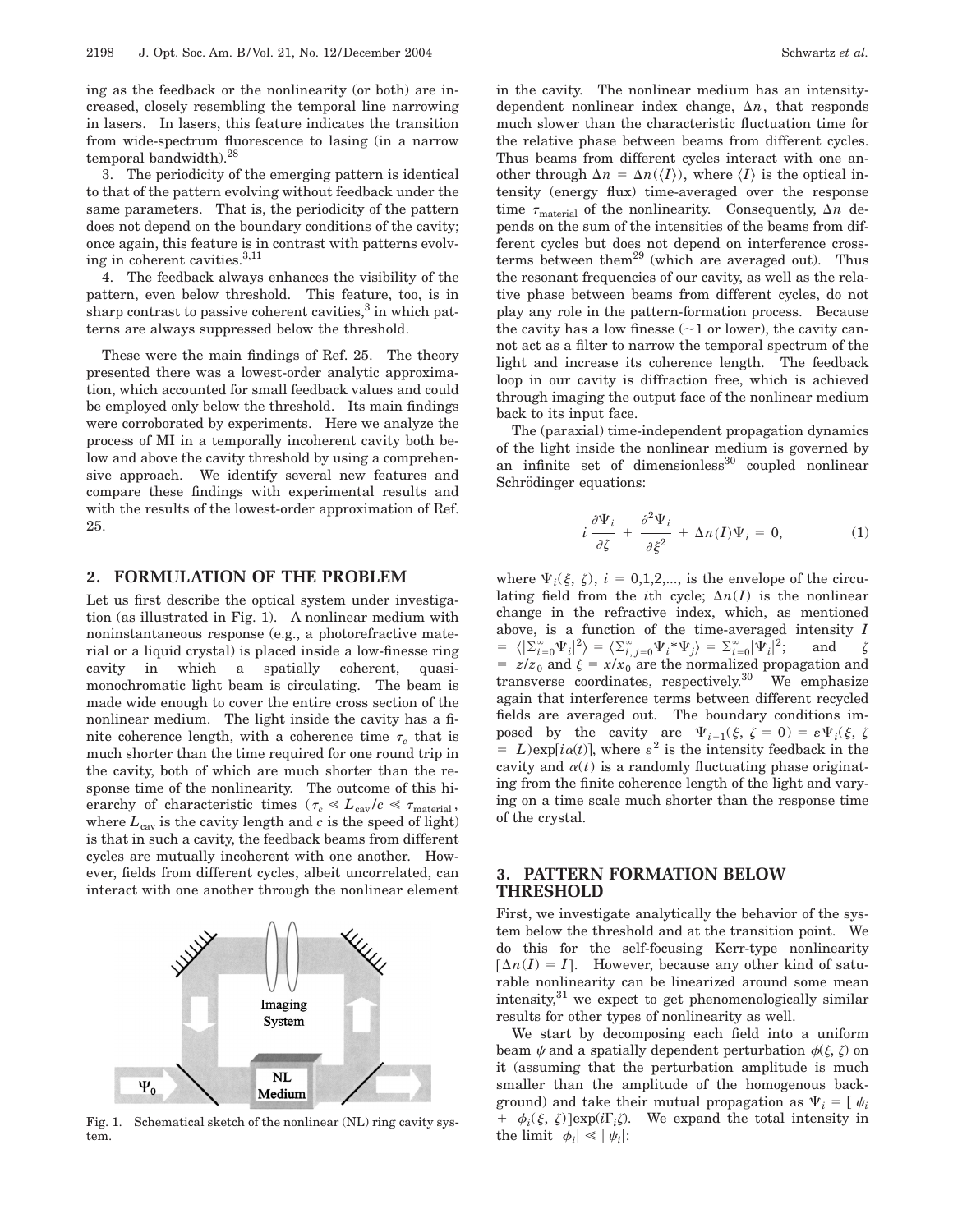$$
I = \sum_{i=0}^{\infty} |\psi_i + \phi_i|^2 = \sum_i [|\psi_i|^2 + \psi_i * \phi_i + \psi_i \phi_i * + O(\phi_i^2)] \approx \frac{|\psi_0|^2}{1 - \varepsilon^2} + \sum_i (\psi_i * \phi_i + \psi_i \phi_i *),
$$
\n(2)

where  $|\psi_0|^2$  is the intensity of the beam entering the cavity, and we have employed the boundary conditions  $|\psi_{i+1}|^2 = \varepsilon^2 |\psi_i|^2 = \varepsilon^{2(i+1)} |\psi_0|^2 \text{ or } |\psi_i|^2 = \varepsilon^{2i} |\psi_0|^2 \text{ for }$ the intensity. After substituting the fields and the nonlinearity into Eq. (1), we get

$$
-\Gamma_i(\psi_i + \phi_i) + i \frac{\partial \phi_i}{\partial \zeta} + \frac{\partial^2 \phi_i}{\partial \xi^2} + \left[ \frac{|\psi_0|^2}{1 - \varepsilon^2} + \sum_j (\psi_j^* \phi_j + \psi_j \phi_j^*) \right] (\psi_i + \phi_i) = 0.
$$
\n(3)

By collecting leading-order terms only, we have

$$
-\Gamma_i \psi_i + \frac{|\psi_0|^2}{1 - \varepsilon^2} \psi_i = 0, \tag{4}
$$

from which we find that all the propagation constants are identical with  $\Gamma_i = |\psi_0|^2/(1 - \varepsilon^2)$ . Substituting this back into Eq. (3) and taking the first-order terms, we finally get an infinite set of coupled linearized equations governing the evolution of the small perturbations in the cavity:

$$
i\frac{\partial \phi_i}{\partial \zeta} + \frac{\partial^2 \phi_i}{\partial \xi^2} + \sum_j (\psi_j^* \phi_j + \psi_j \phi_j^*) \psi_i = 0. \quad (5)
$$

Normalizing each perturbation by its jointly propagating uniform fields  $\bar{\phi}_i = \phi_i / \psi_i$  gives

$$
i\frac{\partial \overline{\phi}_i}{\partial \zeta} + \frac{\partial^2 \overline{\phi}_i}{\partial \xi^2} + \sum_j |\psi_j|^2 (\overline{\phi}_j + \overline{\phi}_j^*) = 0.
$$
 (6)

It is important to note that this set of equations is invariant under an arbitrary change of phase of any of the circulating fields, that is,  $\Psi_i = \psi_i (1 + \overline{\phi}_i) \rightarrow \Psi_i \exp(i\theta)$ , owing to the fact that interference terms are averaged out to zero. As a result of this invariance, we can choose all  $\psi_i$ , without the loss of generality, to be real and to omit the absolute value sign on  $\psi_i$ . Using this, we can now write the boundary conditions for the fields (rather than for the intensity) as  $\bar{\phi}_{i+1}(\xi, \zeta = 0) = \bar{\phi}_i(\xi, L)$  and  $\psi_i = \varepsilon^i \psi_0$ . This simplification is a result of the direct imaging (output face to input face) in the feedback loop, which maintains the relative phase between the dc component and the perturbation within the same cycle. In other words, the relative phase between  $\psi_i$  and  $\phi_i$  is deterministic, although fields from different cycles  $\{i, j\}$  are mutually incoherent and their relative phase is stochastic. Hence we may rewrite Eq. (6) in the form

$$
i\frac{\partial \overline{\phi}_i}{\partial \zeta} + \frac{\partial^2 \overline{\phi}_i}{\partial \xi^2} + \psi_0^2 \sum_j \varepsilon^{2j} (\overline{\phi}_j + \overline{\phi}_j^*) = 0. \tag{7}
$$

Next, we separate the real and imaginary parts of the perturbations by defining  $\overline{\phi}_i^+ \equiv \overline{\phi}_i + \overline{\phi}_i^*, \overline{\phi}_i^- \equiv i(\overline{\phi}_i)$  $\vec{\phi}_i = \vec{\phi}_i + \vec{\phi}_i + \vec{\phi}_i + \vec{\phi}_i = \vec{\phi}_i$ <br>  $\vec{\phi}_i$ . Adding and subtracting Eq. (7) and its complex conjugate yields two coupled sets of equations:

$$
\frac{\partial \overline{\phi}_{i}^{-}}{\partial \zeta} + \frac{\partial^{2} \overline{\phi}_{i}^{+}}{\partial \xi^{2}} + 2 \psi_{0}^{2} \sum_{j} \varepsilon^{2j} \overline{\phi}_{j}^{+} = 0,
$$

$$
\frac{\partial \overline{\phi}_{i}^{+}}{\partial \zeta} - \frac{\partial^{2} \overline{\phi}_{i}^{-}}{\partial \xi^{2}} = 0.
$$
(8)

We now define two new, global functions  $\Phi(\xi, \zeta)$  $\psi_0^0 = \psi_0^2 \Sigma_i \varepsilon^{2i} \overline{\phi}_i^+$  and  $\Theta(\xi, \zeta) = \psi_0^2 \Sigma_i \varepsilon^{2i} \overline{\phi}_i^-$ . Multiplying each one of the sets in Eqs. (8) by  $\psi_0^2 \varepsilon^{2i}$  and summing over all *i*'s reduce Eqs. (8) to only two equations, describing the coupled evolution of  $\Phi$  and  $\Theta$ :

$$
\frac{\partial \Theta}{\partial \zeta} + \frac{\partial^2 \Phi}{\partial \xi^2} + \frac{2 \psi_0^2}{1 - \varepsilon^2} \Phi = 0,
$$

$$
\frac{\partial \Phi}{\partial \zeta} - \frac{\partial^2 \Theta}{\partial \xi^2} = 0.
$$
(9)

We note that, with the definition of  $\bar{\phi}_i^{\dagger}$ , the total intensity inside the cavity can be written as

$$
I = \frac{\psi_0^2}{1 - \varepsilon^2} + \sum_i \psi_i^2 (\bar{\phi}_i + \bar{\phi}_i^*)
$$
  
= 
$$
\frac{\psi_0^2}{1 - \varepsilon^2} + \psi_0^2 \sum_i \varepsilon^{2i} \bar{\phi}_i^+
$$
  
= 
$$
\frac{\psi_0^2}{1 - \varepsilon^2} + \Phi(\xi, \zeta), \qquad (10)
$$

meaning that  $\Phi(\xi, \zeta)$  is just the total perturbation of the intensity, which is the sum of all contributions from all the recycled fields, added incoherently. In other words, rather than representing the electric fields circulating in the cavity by a single mean electric field, we present a global intensity field accounting for all cycles. In order to decouple Eqs. (9), we first transform to Fourier space along the transverse coordinate  $(\partial^2/\partial \xi^2 \rightarrow -q^2)$ 

$$
\frac{\partial \hat{\Theta}}{\partial \zeta} - q^2 \hat{\Phi} + \frac{2 \psi_0^2}{1 - \varepsilon^2} \hat{\Phi} = 0,
$$

$$
\frac{\partial \hat{\Phi}}{\partial \zeta} + q^2 \hat{\Theta} = 0,
$$
(11)

where  $\hat{\Phi}(q, \zeta) = \int_{-\infty}^{\infty} \Phi(\xi, \zeta) \exp(-iq\xi) d\xi$  and  $\hat{\Theta}(q, \zeta)$  $= \int_{-\infty}^{\infty} \Theta(\xi, \zeta) \exp(-iq\xi) d\xi$  are the Fourier transforms of  $\Phi$  and  $\Theta$ , respectively, and *q* is the perturbation wave number (i.e., the momentum in the transverse plane). We then take the second derivative of  $\hat{\Phi}$  with respect to  $\zeta$ , which is, according to Eqs. (11),  $\partial^2 \hat{\Phi}/\partial \zeta^2 = -q^2(\partial \hat{\Theta}/\partial \zeta)$  or

$$
\frac{\partial^2 \hat{\Phi}}{\partial \zeta^2} = q^2 \left( \frac{2 \psi_0^2}{1 - \varepsilon^2} - q^2 \right) \hat{\Phi} = g^2 \hat{\Phi},\tag{12}
$$

where  $g^2(q) = q^2[2\psi_0^2/(1-\varepsilon^2) - q^2]$  is real. Equation (12) has exponentially growing/decaying or oscillatory solutions, depending on the sign of  $g^2(q)$ . To observe some pattern at the output face of the nonlinear medium, we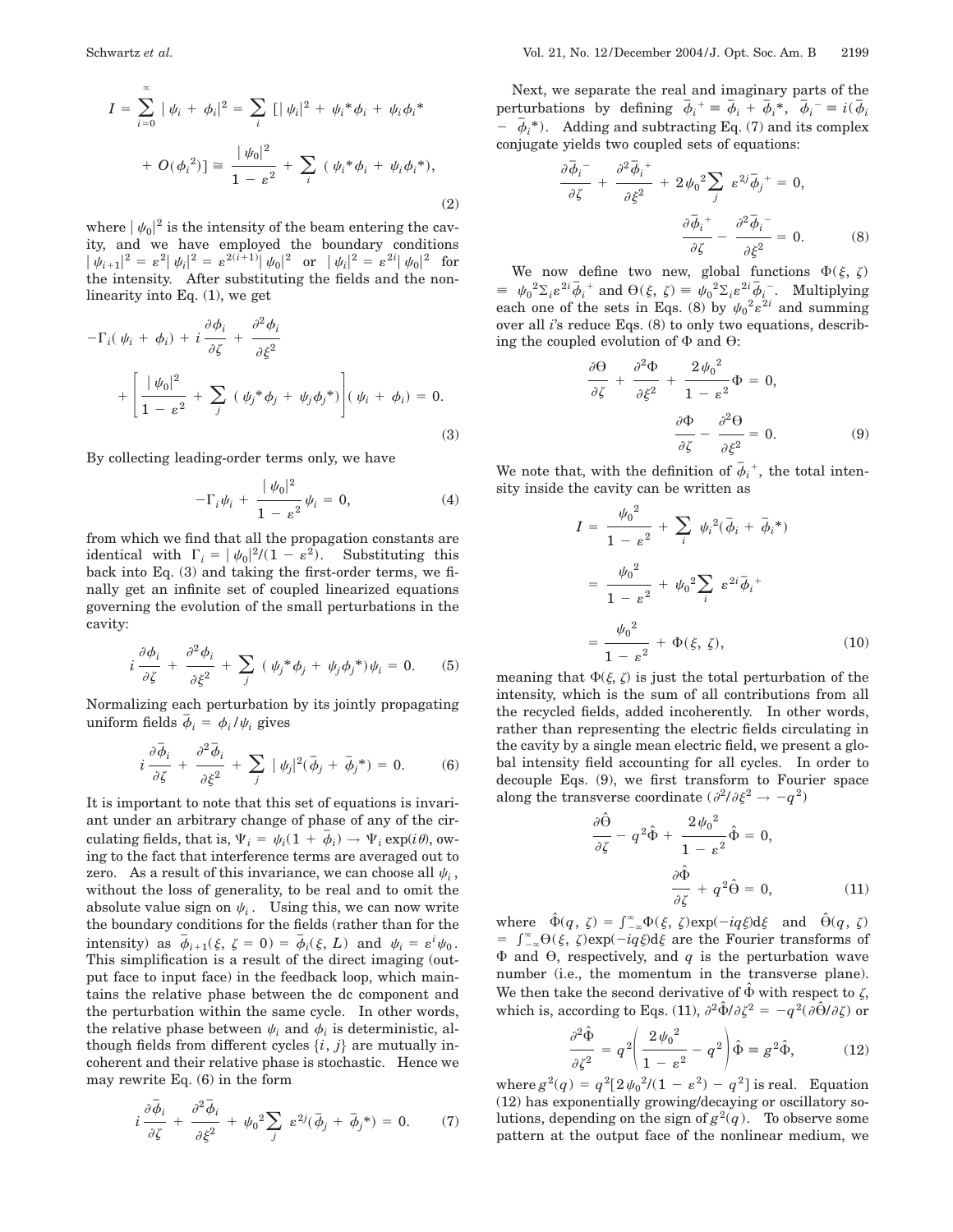

Fig. 2. (a) Calculated exponential gain factor  $g(q)$  and (b) spatial spectral density of the perturbation at the output face of the nonlinear medium for different intensity feedback values below threshold, based on the analytic solution (calculated with  $\psi_0$  $= 1$  and  $L = 1$ ).

require that  $g(q)$  (denoting the gain of each spatial frequency) be real and positive; hence small perturbations at the input will be amplified along propagation. Assuming such growing perturbations, that is, those with real  $g(q)$ values, the general solutions for the global fields are

$$
\hat{\Phi}(q, \zeta) = A \exp(g\zeta) + B \exp(-g\zeta),
$$
  

$$
\hat{\Theta}(q, \zeta) = \frac{ig}{q^2} [A \exp(g\zeta) - B \exp(-g\zeta)].
$$
 (13)

It can be shown that the boundary conditions translate into the global fields as  $\hat{\Phi}(q, \zeta = 0) = \varepsilon^2 \hat{\Phi}(q, \zeta = L)$ +  $\delta$  and  $\tilde{\dot{\Theta}}(q, \zeta = 0) = \varepsilon^2 \hat{\Theta}(q, \zeta = L) + \gamma$ , where  $\delta(\gamma)$ is the real (imaginary) part of the perturbation on the incoming beam. With these boundary conditions, we can solve for the coefficients in Eqs. (13). We find that the solution for the exponentially growing part of the perturbation, at the output face of the medium, is

$$
\hat{\Phi}(q, L) \propto \frac{\exp[g(q)L]}{1 - \varepsilon^2 \exp[g(q)L]},
$$

$$
g(q) = |q| \left( \frac{2\psi_0^2}{1 - \varepsilon^2} - q^2 \right)^{1/2}.
$$
 (14)

This form is identical to the solution presented in Ref. 25; however, the exponential gain factor has been corrected, as the intensity of the incoming beam is now multiplied by  $1/(1 - \varepsilon^2)$ , which is identified with the sum of intensities of all the cycles in the cavity. Notice that all the above expressions depend on the intensity feedback  $\varepsilon^2$ and not on the field feedback directly, and that it is insensitive to the feedback phase delay. This results from the fact that the cavity is incoherent and interference terms do not contribute to the interplay between different cycles.

Examining expression (14), which is the spectral density of the outgoing perturbation, reveals several facts. These are illustrated in Figs. 2 and 3 (calculated with the parameters  $\psi_0 = 1$  and  $L = 1$ :

1. Figure 2 shows the exponential gain factor,  $g(q)$ , and the spectral density of the perturbations at the output face of the medium,  $\hat{\Phi}(q, L)$  (on a logarithmic scale), for different values of the intensity feedback. When the feedback is zero (no cavity), there are exponentially growing perturbations with their spectral densities centered around  $q_{\text{max}} = \psi_0$ . However, as one starts to increase the feedback, the spatial frequency with the highest exponential gain factor is shifted according to  $q_{\text{max}}$  $= \psi_0 / \sqrt{1 - \varepsilon^2}$ . Hence the dominant spatial frequency in the cavity [which is identical to the one with the highest gain factor  $g(q)$  does depend on the boundary conditions, in contrast to the result of the lowest-order (small feedback) theory.25 It is important to note that the main effect of creating a cavity (by closing a feedback loop) is the

dependence of the total amplification of the spectral density on the feedback in the cavity. The other effect, namely, the increased nonlinearity due to increased intensity (resulting from the feedback) is relatively minor. That is, the amplification originates mainly from recycling the perturbation in the cavity and the interplay between different cycles.

2. At some definite threshold value of the cavity feedback, which we denote as  $\varepsilon_{\text{th}}$ , the amplitude of the perturbation at the wave number with the highest gain factor (solid curve in Fig. 3) diverges. This threshold occurs at the point at which the exponential gain induced by the nonlinearity  $\exp(gL)$  exactly balances the intensity losses in the cavity (which are quantified here by a loss parameter  $1/\varepsilon^2$ ). At this critical feedback value and above it, the analytic linear stability analysis presented here is no longer valid, and, as will be shown later, a periodic pattern with modulation depth independent of the initial noise is formed, in contrast to the situation below the threshold.

3. The spectral width of the perturbation<sup>32</sup> (dashed curve in Fig. 3) decreases monotonically, meaning that the intensity pattern is becoming more ordered and closer to a perfectly periodic structure as the feedback is increased. Also, the amplitude of the perturbation (or the modulation depth) increases monotonically as the feedback is increased.

It is interesting to note that, after our solving for *A* and *B* in Eqs. (13), the solution for the total intensity perturbation  $\hat{\Phi}(\zeta)$  can be used to obtain a separate equation for each  $\bar{\phi}_i$ <sup>+</sup>:



Fig. 3. Amplitude of the dominant spatial frequency at the output of the nonlinear medium (solid curve) and the line narrowing of the spatial bandwidth  $\Delta q$  (dashed curve) as a function of the feedback in the cavity below the threshold, based on the analytic solution. The cavity threshold is marked by an arrow (calculated with  $\psi_0 = 1$  and  $L = 1$ ).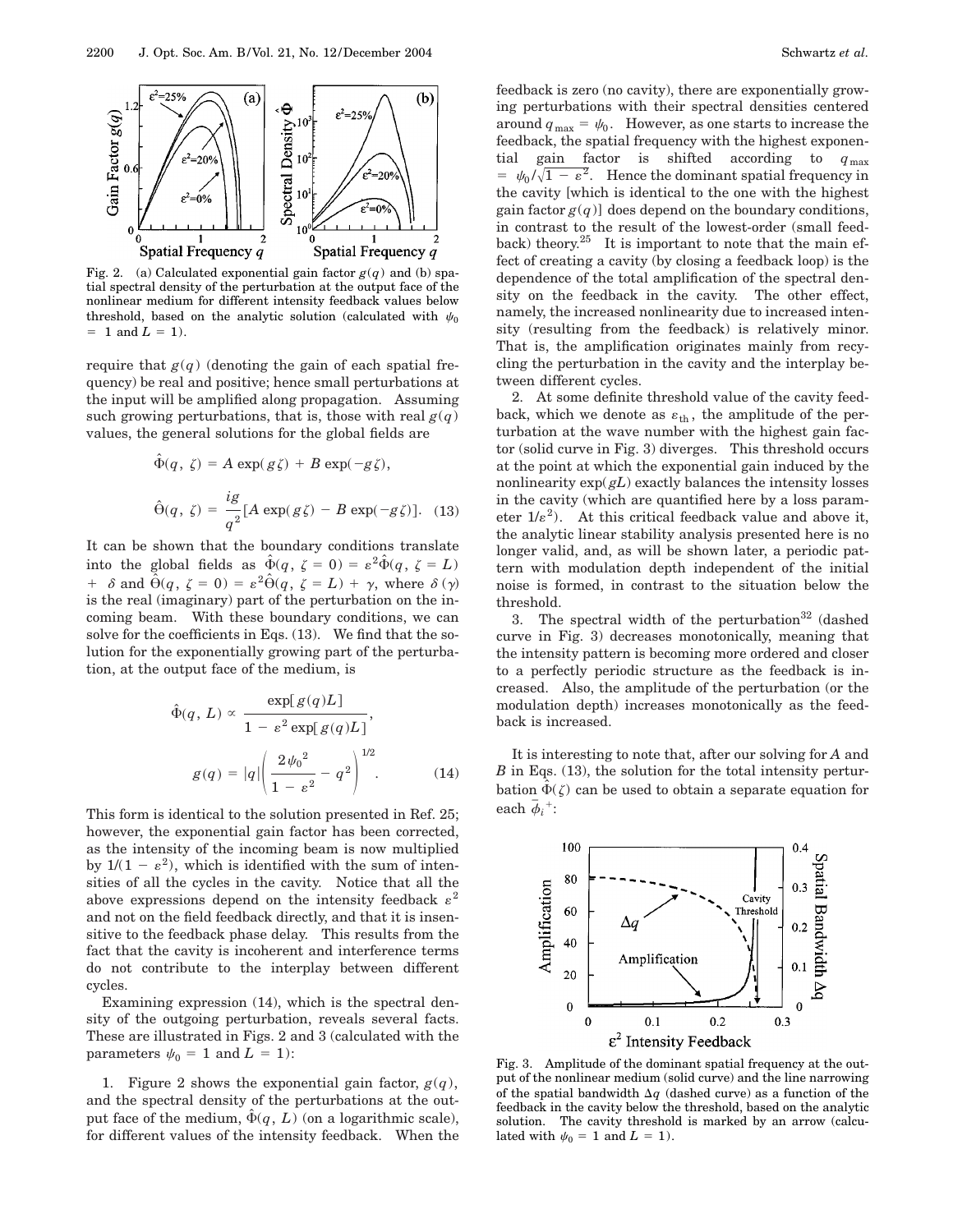$$
\frac{\partial^2 \hat{\phi}_i}{\partial \zeta^2} + q^4 \hat{\phi}_i{}^+ = 2q^2 [A \exp(g\zeta) + B \exp(-g\zeta)].
$$
\n(15)

This is an inhomogeneous ordinary deferential equation with an exponential particular solution proportional to *A* and *B*, which indicates that all the cycles are diverging collectively. In addition, it also has an oscillatory solution, indicating that part of the perturbation in each separate field is coupled into an oscillating mode  $\exp(\pm i q^2 \zeta)$ . However, as was shown above, these (phase-dependent) oscillations cancel out when summed over all cycles and do not contribute to the intensity pattern evolving in the cavity.

# **4. PATTERN FORMATION ABOVE THRESHOLD**

In order to reveal and understand the behavior of the system above the threshold, where the above expressions do not hold, we simulate the propagation of light inside the cavity under the full nonlinear equations  $[Eq. (1)]$  by using a standard beam propagation method (BPM). We use the method iteratively as follows: We start with the incoming beam  $\Psi_0(\xi, \zeta = 0)$ , which is held at the input as a uniform beam (whose intensity we denote by  $I_0$  $\equiv \psi_0^2$ ). We introduce weak white noise (of a random amplitude and phase) on top of  $\psi_0$  and calculate its nonlinear propagation for a distance  $\zeta = L$  (output face). We then add the second cycle by using  $\Psi_1(\xi, \zeta = 0)$  $= \varepsilon \Psi_0(\xi, \zeta = L)$  and calculate their coupled propagation through the nonlinear medium. Then  $\Psi_1(\xi, \zeta = 0)$ is corrected, by use of the new solution for  $\Psi_0(\xi, \zeta)$  $= L$ ), a third cycle is added, and so forth; we add another field at each iteration and update the input of the previous fields by using the boundary conditions  $\Psi_{i+1}(\xi, \zeta)$  $(5 - 0) = \varepsilon \Psi_i(\xi, \zeta = L)$ . We add up fields up to feedback value of  $\varepsilon^{i}$  < 10<sup>-6</sup>, where *i* is the cycle number, and continue the iterative collective propagation of these cycles until the set of  $\{\Psi_i(\xi, \zeta)\}\)$  converges [we arbitrarily define the code convergence when the relative change in the (output face) power spectrum in the particular iteration is smaller than 0.01%].

The incoherence of the light is manifested in the omission of interference terms from the expression describing the intensity. In the transverse dimension we use 2048 sampling points over a (dimensionless) width of 400, meaning that the resolution in *k* space is  $\Delta k = 0.015$  and the maximal spatial frequency is  $k_{\text{max}} = 16.08$ .

First, we use the Kerr-type nonlinearity  $[\Delta n(I) = I].$ We set  $I_0 = 1$  for the mean intensity of the incoming beam (which sets the strength of the nonlinearity) and  $L = 2$  for the nonlinear propagation distance. Figure 4 shows the total intensity distribution (normalized by the mean intensity in the cavity) at the output face of the medium. When there is no feedback, the intensity remains almost uniform, and the fluctuations are weak. When we set the intensity feedback to 10%, slightly below threshold, the instability is more pronounced, and a quasiperiodic low-visibility intensity modulation emerges. Increasing the feedback value to  $\varepsilon^2 = 11\%$ , slightly above threshold, results in a sudden increase of the modulation depth of the intensity pattern, which assumes a more pro-



Fig. 4. Typical results of the numerical simulation with Kerr nonlinearity, showing the intensity pattern at the output of the nonlinear medium (normalized by the mean intensity in the cavity) without feedback (thin curve), slightly below the cavity threshold (thick curve), and slightly above the threshold (dashed curve), demonstrating the sudden increase in the modulation depth.

nounced periodicity and becomes highly regular. This sudden change clearly indicates that a cavity threshold had been passed and the instability went through a transition in its nature. Notice that the analytically calculated value of the threshold intensity feedback [found by equating the denominator of expression (14) to zero with the above parameters] is 10.67%, in accordance with the results of the numerical simulation.

In order to study and quantify the behavior of the cavity as the feedback is varied, we perform the numerical simulations with small increments of the cavity feedback under the same parameters (length and intensity) as in Fig. 4. We perform the simulations with three strengths of initial noise (0.2%, 1%, and 5% of the mean intensity). As an order parameter, we choose  $\sqrt{2}\sigma_I/\langle I \rangle$ , where  $\sigma_I$  $= \{ \int [I(x) - \langle I \rangle]^2 dx \}^{1/2}$  is the standard deviation of the intensity and  $\langle I \rangle$  is the average intensity, as a measure for the calculated visibility of the emerging pattern. This parameter is related to the spatial correlation function and is more suitable for statistical calculations. It reduces to the usual expression for the visibility  $[(I_{max}$  $I_{\min}$ / $(I_{\max} + I_{\min})$  when the intensity pattern is perfectly sinusoidal. The results are presented in Fig. 5. Generally, below the cavity threshold (also shown magnified in the inset), the perturbations are weakly amplified, and their (small) amplitude is proportional to the initial noise strength. As the cavity threshold is approached, perturbations with a particular spatial frequency start diverging, as predicted by the theoretical model. However, above threshold, the divergence of the perturbations is arrested by the nonlinearity, resulting in periodic perturbations with finite amplitude depending only on the feedback, and completely independent of the noise entering the cavity. This is a typical behavior of a second-order phase transition (e.g., laser action<sup>33</sup>)—as the control parameter (feedback in our case, pump intensity or temperature in other examples) is varied, the fluctuations of the disordered system diverge toward a critical value of the control parameter. As this critical value is passed, the system spontaneously becomes organized, and the order parameter relaxes to some finite value that is inher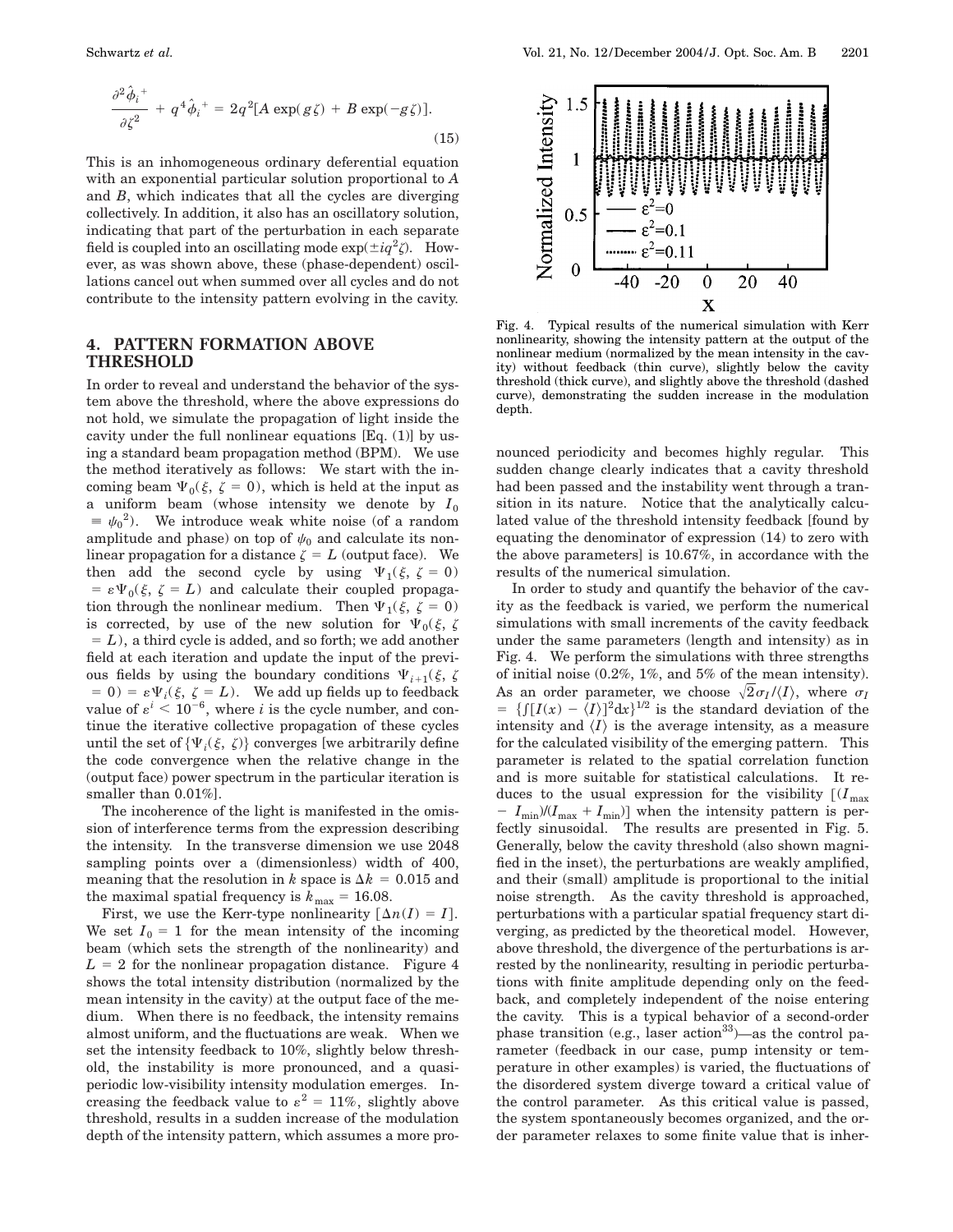ent to the system and depends on the system's parameters alone.

Another characteristic of the state of the system is the bandwidth of the spatial power spectrum of the emerging perturbation. Figure 6 shows the spectral width $32$  as a function of the intensity feedback  $\varepsilon^2$ . Without feedback, the width of the spatial spectrum is relatively high  $(\sim 0.4)$ and corresponds to the width of the natural gain  $\left[ \exp(gL) \right]$  resulting from the nonlinearity. When the feedback is increased, the width of the spectrum decreases monotonically toward the cavity threshold. The dependence of the bandwidth on feedback in this region, predicted by the analytical model presented above, can be calculated with expression (14) (solid curve in Fig. 6). This indicates that the incoherent cavity is well described by our analytical model. Above the threshold (which is designated by an inflection point of the curve), there is a further narrowing of the bandwidth until some minimal width is approached. This again indicates a behavior similar to that of a laser, with the transverse direction replacing the longitudinal (or the temporal) direction. In lasers, line narrowing occurs at the transition from spontaneous emission (wide temporal spectrum) to lasing (narrowband with a minimal width known as the Schawlow–Townes  $\text{limit}^{28}$ , as the pump is increased. In



numerical simulations with the Kerr nonlinearity, with different strengths of initial noise, showing the transition from lowvisibility perturbations (below threshold) to a highly modulated intensity pattern (above threshold). The inset shows the magnification of the region below the cavity threshold.



Fig. 6. Bandwidth of the perturbations' spatial spectrum versus intensity feedback calculated with the numerical simulation (circles) below and above the threshold, and with the analytic solution (solid curve) below the cavity threshold for Kerr nonlinearity, showing line narrowing as the feedback is increased.

our case, the transition is between the wideband amplification of spatial perturbations and the emergence of a spatially periodic pattern with a definite periodicity.

Further increase of the feedback brings up high-order nonlinear effects, generating higher harmonics and leading, by their interplay, to some broadening of the spectrum. At values of the intensity feedback that are larger than  $\sim$ 25%, our numerical code does not converge. This could possibly indicate a secondary instability. However, to determine whether the instability is indeed physical or merely a numerical artifact, further studies are required, with computational power exceeding our current capabilities.

# **5. EXPERIMENTAL RESULTS—SCREENING NONLINEARITY**

In this section we compare our results of the theoretical analysis with the experimental results presented in Ref. 25. However, some modification of the theory needs to be made, since the experiment employed a photorefractive strontium barium niobate (SBN) crystal exhibiting the screening nonlinearity,  $34-36$  which is different from the Kerr nonlinearity considered above. The explicit form of this nonlinearity is discussed in Appendix A. Also, the screening nonlinearity necessitates the use of a uniform, ordinarily polarized, background beam. The nonlinearity is affected by the intensity ratio between the nonlinearly propagating beam (extraordinary polarization) and this background beam. $34-36$  Therefore, in the experiment, the background beam is also recycled in the cavity to keep the nonlinearity strength independent of the feedback. In the numerical simulation we use Eq. (A2) of Appendix A for  $\Delta n$ , calculating the integral numerically at each step. For the analytical part, the approximate expression (A3) is used. Performing the linearization of the nonlinear Schrödinger equations in the same manner as in Appendix A, while taking into account the boundary conditions and the fact that the total background intensity equals the intensity of the incoming background beam  $I_b$  multiplied by a factor  $1/(1 - \varepsilon^2)$ , results in a set of equations describing the evolution of the perturbations:

$$
i\frac{\partial \overline{\phi}_i}{\partial \zeta} + \frac{\partial^2 \overline{\phi}_i}{\partial \xi^2} + (1 - \varepsilon^2) \frac{\psi_0^2}{1 + \psi_0^2} \sum_j \varepsilon^{2j} (\overline{\phi}_j + \overline{\phi}_j^*) = 0,
$$
\n(16)

where  $\psi_0^2$  is the mean intensity of the incoming beam in where  $\phi_0$  is the mean intensity of the incoming beam in units of  $I_b$  and  $\bar{\phi}_i$  is defined as before. This set of equations is identical in form to Eq. (7), differing only in the pump parameter, which is here  $(1 - \varepsilon^2) [\psi_0^2/(1 + \psi_0^2)]$ instead of  $\psi_0^2$ . This obviously changes only the exponential gain factor, which becomes

$$
g(q) = |q| \left( \frac{2\psi_0^2}{1 + \psi_0^2} - q^2 \right)^{1/2}.
$$
 (17)

This result is independent of the feedback in the cavity, as intended. The maximal gain factor  $g_{\text{max}} = \psi_0^2/(1 + \psi_0^2)$ occurs for the spatial frequency  $q_{\text{max}} = [\psi_0^2/(1 + \psi_0^2)]^{1/2}$ , and hence this spatial frequency will dominate the MI process in the cavity. Substituting this into the expres-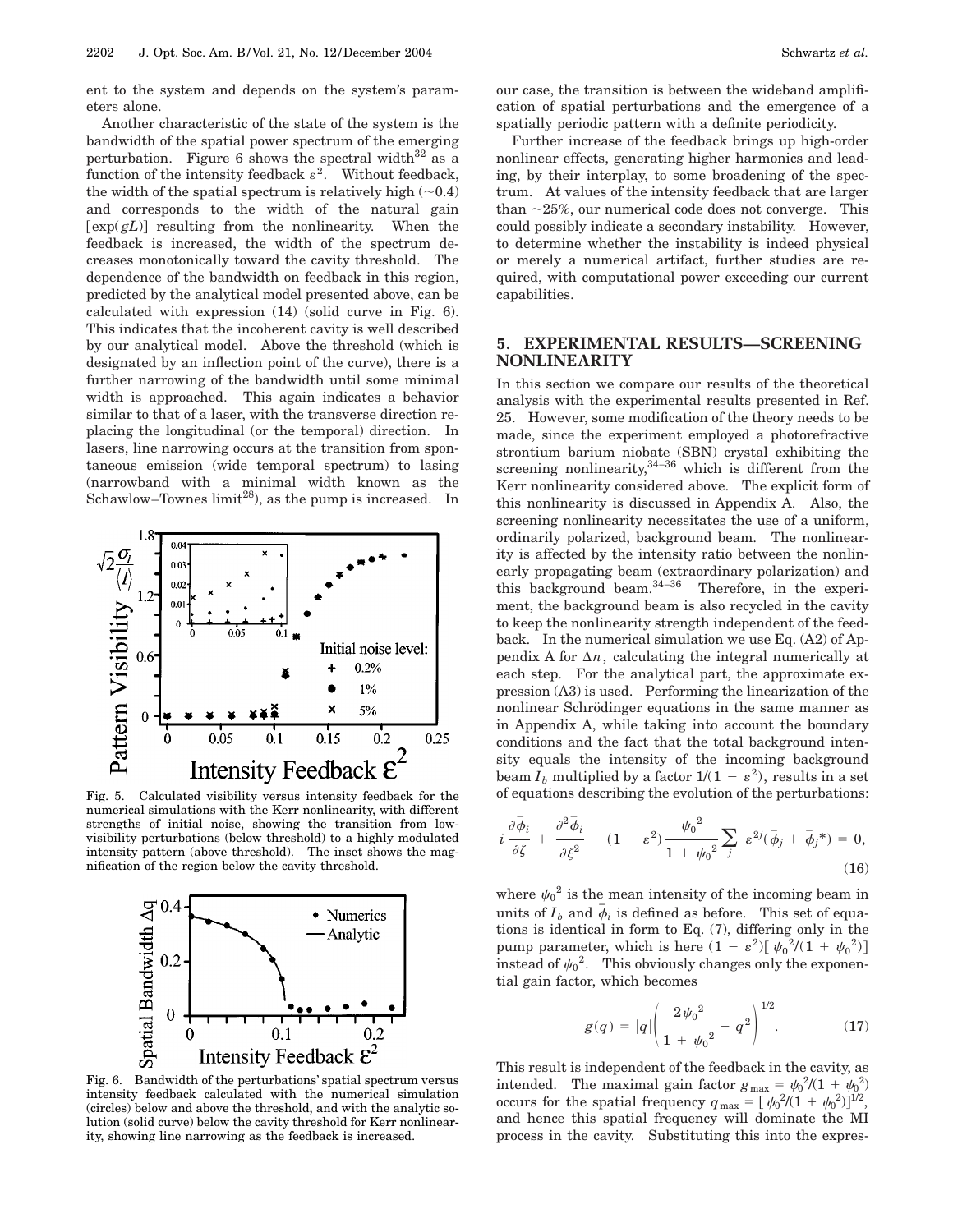

Fig. 7. Comparisons between the modulation depth calculated for the numerical simulation (circles) and experimental results (squares) with the screening nonlinearity. The cavity threshold is marked by an arrow.



Fig. 8. Bandwidth of the perturbations' spatial spectrum versus intensity feedback in the (a) numerical simulation and (b) experimental results taken from Ref. 25, marked by circles. The solid curves in both figures show the theoretical dependence of the bandwidth based on the analytic solution. The dashed curve above the threshold in (b) is a guide to the eye.

sion for the spectral density of the perturbation [expression (14)] gives the feedback threshold value of

$$
\varepsilon_{\rm th}{}^2 = \exp \left( -\frac{{\psi_0}^2}{1 + {\psi_0}^2} L \right).
$$

We perform the numerical simulations under the same parameters used in the experiment: A 488-nm laser beam, with intensity ratio (signal/background) of 2.1, was sent into the cavity, and the nonlinear element was a 5.5-mm  $(2.87 \text{ in dimensionless units}^{30})$ -long photorefractive SBN(60) crystal, with refractive index  $n = 2.36$  and electro-optic coefficient 180 pm/V, biased by an external electric field of 340 V/cm. Substituting these parameters into the expression for the feedback threshold based on the analytic calculation above yields  $\varepsilon_{\text{th}}^2 = 14.3\%$ . Figure 7 shows the calculated visibility for the numerical simulations (marked by circles) compared with experimental results (squares) as a function of the intensity feedback in the cavity. There are no fitting parameters. For both cases, the transition occurs at an intensity feedback of  $\sim$ 14%, as predicted by our linear stability analysis, and the trend of the curves is similar. However, because the initial noise in the experiment was much stronger than in the simulation, the visibility even without any feedback is higher, and the transition is smoother. As mentioned above, beyond the threshold, the visibility of the pattern should not depend on the initial noise, and, indeed, in that region the numerical simulation gives visibility values similar to the experimental results. Generally, the numerical simulation here gives similar behavior to that with the Kerr nonlinearity.

Next, we measure the spatial bandwidth of the perturbations as the feedback is increased, which is marked by circles in Fig. 8(a). We also compare the results with the analytical calculation (solid curve) and find again that our model describes well the cavity below threshold. Figure 8(b) compares the analytic calculation of the bandwidth with the experimental results presented in Ref. 25, both of which show similar line narrowing below the threshold. Again, the initial noise in the experiments is high; hence the initial width of the power spectrum is larger in the experiment [Fig. 8(b)] than in the numerical calculations [Fig. 8(a)]. Therefore, when coming to compare the analytic curves with the numerics and with the experiments, we multiplied each of these analytic curves by a different constant factor, to match the numerical and analytical values [Fig. 8(a)] and the experimental and analytical values [Fig. 8(b)] for the spatial bandwidth of the pattern at zero feedback. With this single fitting parameter, the analytic curves match nicely the numerical [Fig. 8(a)] and experimental [Fig. 8(b)] curves, coinciding for all values of bandwidth as a function of feedback, including the feedback threshold value. Above the threshold, the experiment and the numerical simulation exhibit the same behavior, showing further line narrowing as the feedback is increased. However, at high values of the feedback, the numerical results show some broadening of the spatial spectrum, as in the Kerr case (Fig. 6). As another comparison, the dominant spatial frequency predicted by our analytic calculation is  $q_{\text{max}} = [2.1/(1 + 2.1)]^{1/2} = 0.82$ , which is 23 lines/mm when transformed back into real dimensions.<sup>30</sup> This value was verified by both the numerical simulations  $(23 \pm 1)$  lines/mm) and the experimental results  $(26 \pm 3 \text{ lines/mm})$  and was found to be within the error limits.

## **6. CONCLUSION**

We have presented a theoretical study of modulation instability and pattern formation in a nonlinear cavity with temporally incoherent feedback. We have demonstrated the features of this cavity, such as a threshold above which the instability changes its nature and a highvisibility pattern forms. Similar to the temporal behavior of laser resonators, line narrowing of the spatial (transverse) spectrum occurs as the feedback is increased. Indeed, the behavior near the threshold has much in common with second-order phase transitions. However, the incoherent cavity has no resonant frequencies, so there is no frequency-detuning effect near transition, as in the coherent case. We have analyzed the dynamics of the system below threshold, both numerically and by using linear perturbation theory, for both Kerr and saturable nonlinearities. Above threshold, we found that the modulation amplitude depends only on feedback and is independent of the initial noise level in the system. Both analytics and numerics give the same cavity threshold and line-narrowing behavior, which agree (within error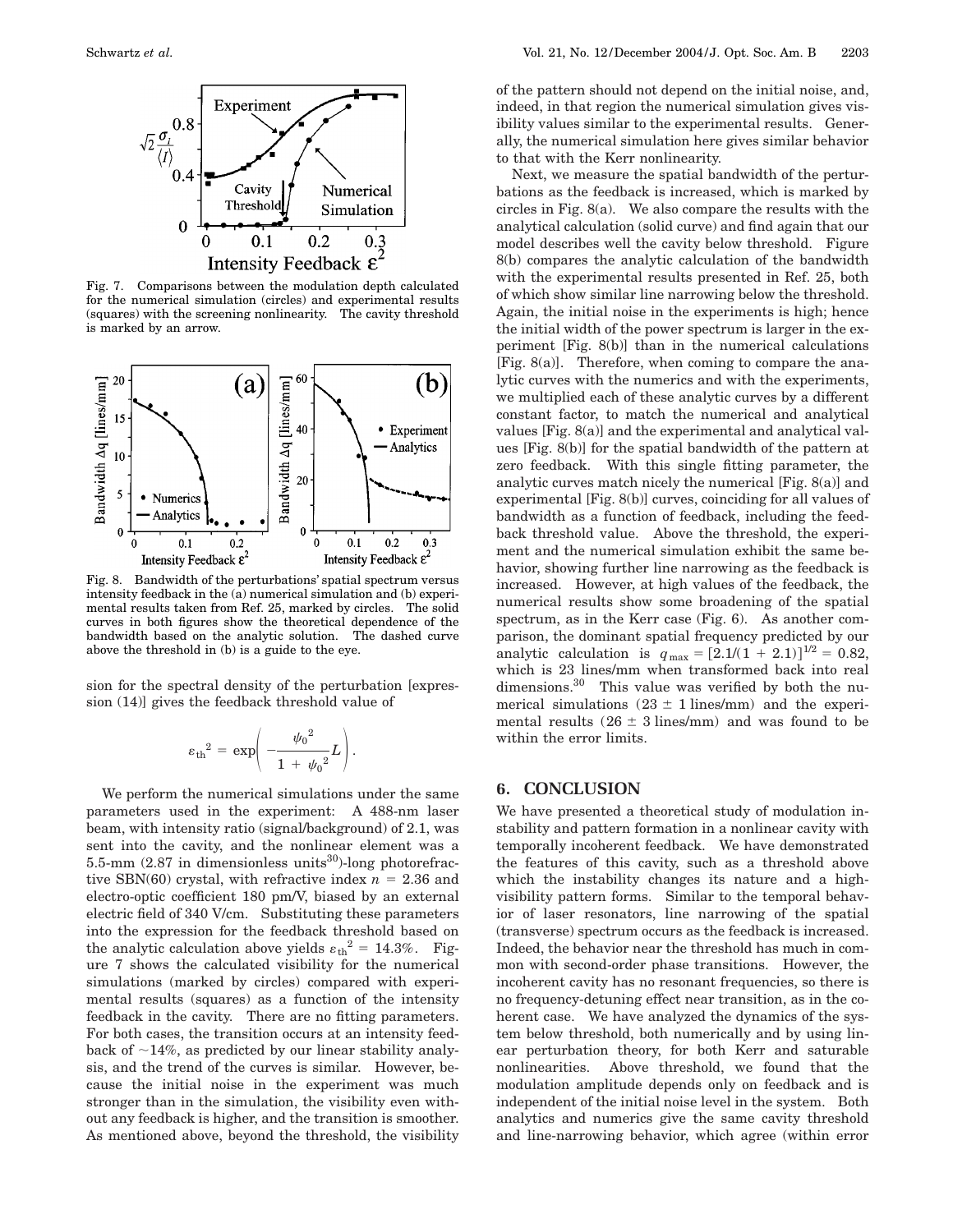limits) with the experimental observations reported in Ref. 25. Which one of the physical assumptions breaks down above the cavity threshold is still an open question, and an analytical description of this cavity above the threshold as well as other properties of this phase transition, is yet to be sought for. Also, it is interesting to examine cases of intermediate coherence length, when there is coherent interaction between some finite number of cycles. Finally, the direct continuation of this paper is the investigation of a spatially and temporally incoherent cavity as was first analytically studied (below the threshold) in Ref. 26 and also later experimentally. $27$ 

# **APPENDIX A**

In this appendix we rederive the form of the nonlinearity involved in the MI process in a uniformly illuminated, electrically biased, photorefractive crystal, as used in the experiment of Ref. 25.

Consider a biased photorefractive crystal illuminated by an intensity distribution  $\overline{I}(x)$  of an extraordinarily polarized electromagnetic field and a uniform (ordinarily polarized) background intensity  $I_b$ . To the lowest order and for low intensities, the total dc electric field inside the material is given by  $34,35$ 

$$
E(x) = -\frac{V}{l} \frac{\eta}{\left[1 + I(x)\right]},\tag{A1}
$$

.

where *I* is the intensity distribution in units of  $I_b$ , *l* is the transverse length of the crystal, *V* is the applied voltage, and

$$
\eta = \left(\frac{1}{l} \int_0^l \frac{\mathrm{d}x}{1+I}\right)^{-1}
$$

Through the electro-optic effect, this modulated electric field induces a spatially modulated change in the refractive index, given by

$$
\Delta n(x) = -\Delta n_0 \left(\frac{1}{l} \int_0^l \frac{\mathrm{d}x}{1+l}\right)^{-1} \frac{1}{(1+l)}, \quad (A2)
$$

with  $\Delta n_0 = \frac{1}{2} n_b^3 r_{\text{eff}}(V/l)$ , where  $n_b$  is the background refractive index and  $r_{\text{eff}}$  is the effective electro-optic coefficient. Notice that this form is applicable only to a onedimensional intensity distribution and neglects higherorder effects, such as diffusion fields.36

In order to understand the nature of this nonlinearity and its contribution to the MI process, let us assume an almost uniform intensity distribution with small oscillations around a mean intensity  $I_0$ . In this case, the term in the integral of Eq. (A2) can be approximated as constant, and the nonlinear change in the refractive index takes a simpler form:

$$
\Delta n(x) = -\Delta n_0 \frac{1 + I_0}{1 + I(x)}.
$$
 (A3)

We now examine the onset of the instability by substituting  $\Delta n(x)$  into the dimensionless nonlinear wave equation:

$$
i\frac{d\Psi}{d\zeta} + \frac{d^2\Psi}{d\xi^2} - \frac{1+I_0}{1+|\Psi|^2}\Psi = 0,
$$
 (A4)

where  $\zeta$  and  $\xi$  are the propagation and transverse coordinates, respectively,<sup>30</sup> and  $\Psi(\xi, \zeta)$  is the slowly varying envelope of the electromagnetic field inside the material, with  $|\Psi|^2$  as the light intensity. We linearize Eq. (A4) and find the dynamics of the small perturbations in the usual way: We first choose the ansatz  $\Psi = [\psi_0$ +  $\psi_1(\xi, \zeta)$  exp(*i*F $\zeta$ ), where  $\psi_0$  is the square root of the mean intensity  $I_0$  and chosen, without the loss of generality, to be real;  $\psi_1$  describes the propagating perturbation; and  $\Gamma$  is their mutual propagation constant. Substituting this into Eq. (A4), expanding up to first order in  $\psi_1$ , and collecting terms of the same order separately, we find the following:

1.  $\Gamma = -1$ , reflecting the fact that in a uniformly illuminated photorefractive material the space-charge field is not modulated. Therefore the internal field is just the applied field (*V*/*l*), and the change in the wave number (propagation constant) comes through the electro-optic effect alone [in other words,  $\Delta n(x) = -\Delta n_0$ , to first order].

2. The evolution of the propagating perturbation inside the photorefractive medium is governed by

$$
i\frac{d\psi_1}{d\zeta} + \frac{d^2\psi_1}{d\zeta^2} + \frac{\psi_0^2}{1 + \psi_0^2}(\psi_1 + \psi_1^*) = 0. \quad (A5)
$$

This linearized equation describes the propagation of  $\psi_1$ with a source term, pumped by  $\psi_0$ , counteracting the diffraction term and enhancing the perturbation along propagation.

Comparing this result with Kerr nonlinearity, we find that the pump strength, given in the Kerr medium by  $\psi_0^2$ , is replaced here by  $\psi_0^2/(1 + \psi_0^2)$ . This form is of saturable nature, its maximum value being 1, meaning that the growth rate of the perturbations will saturate in high signal-to-background ratios. However, the nonlinearity itself does not saturate, resembling in nature to that occurring with dark photorefractive solitons $34$ (rather than that found in bright photorefractive solitons). This results from the fact that increasing  $I_0$  enhances the electric photocurrent going through the crystal. The outcome of the linear stability analysis presented here suggests that the MI process under the photorefractive screening nonlinearity has an upper bound to its strength. However, the nonlinear gain is monotonically increasing with intensity ratio, and hence working at high intensity ratios does not suppress MI, as was previously suggested (e.g., Ref. 31).

# **ACKNOWLEDGMENTS**

This research was partially supported by the German– Israeli Deutsche–Israelische–Projektkooperation program, by the Israeli Science Foundation and by the U.S.– Israel Binational Science Foundation.